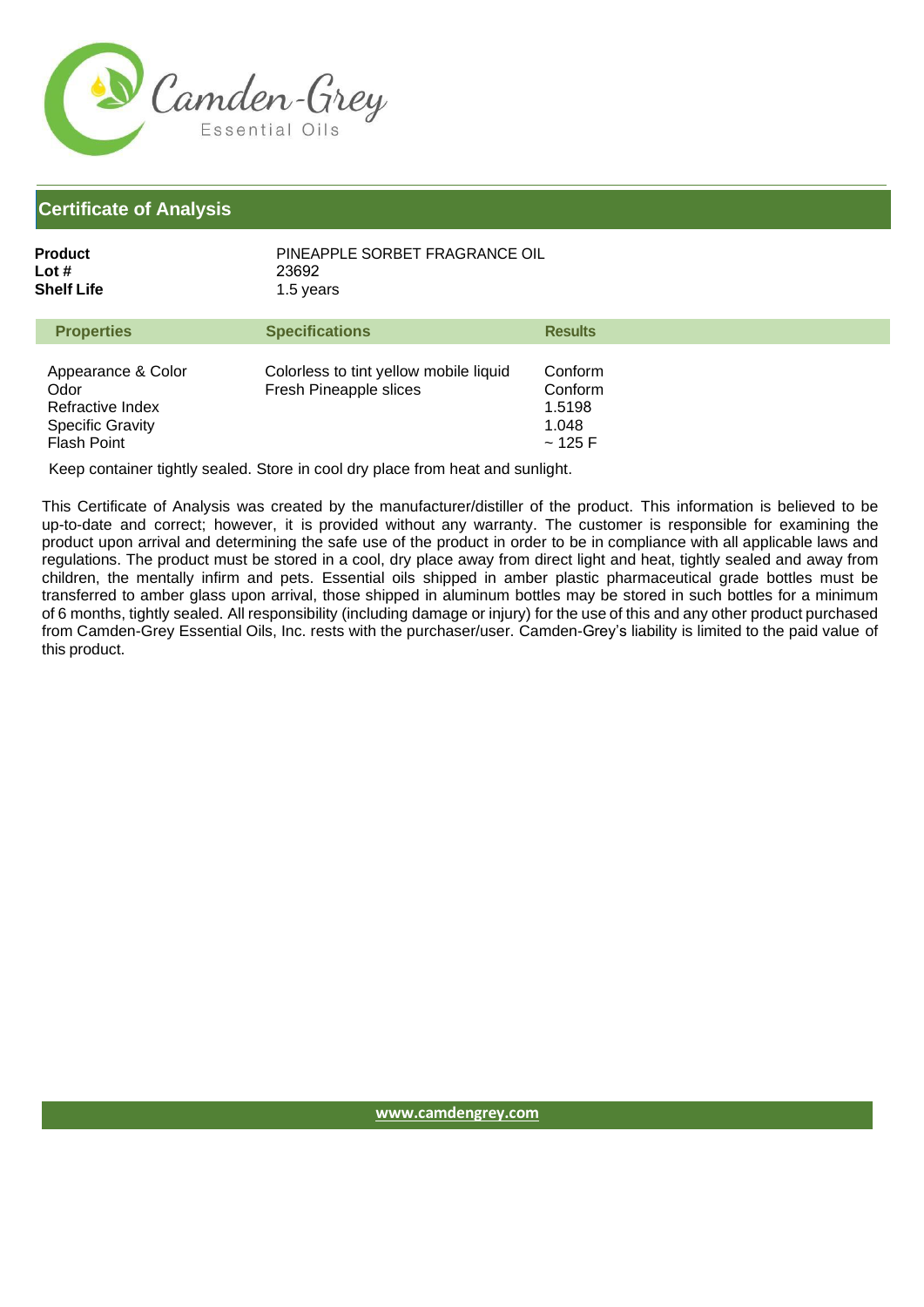

| Product    | PINEAPPLE SORBET FRAGRANCE OIL |
|------------|--------------------------------|
| Lot #      | 18878                          |
| Shelf Life | 1.5 years                      |

| <b>Properties</b>                                                                        | <b>Specifications</b>                                            | <b>Results</b>                                  |
|------------------------------------------------------------------------------------------|------------------------------------------------------------------|-------------------------------------------------|
| Appearance & Color<br>Odor<br>Refractive Index<br><b>Specific Gravity</b><br>Flash Point | Colorless to tint yellow mobile liquid<br>Fresh Pineapple slices | Conform<br>Conform<br>1.5192<br>1.048<br>~125 F |

Keep container tightly sealed. Store in cool dry place from heat and sunlight.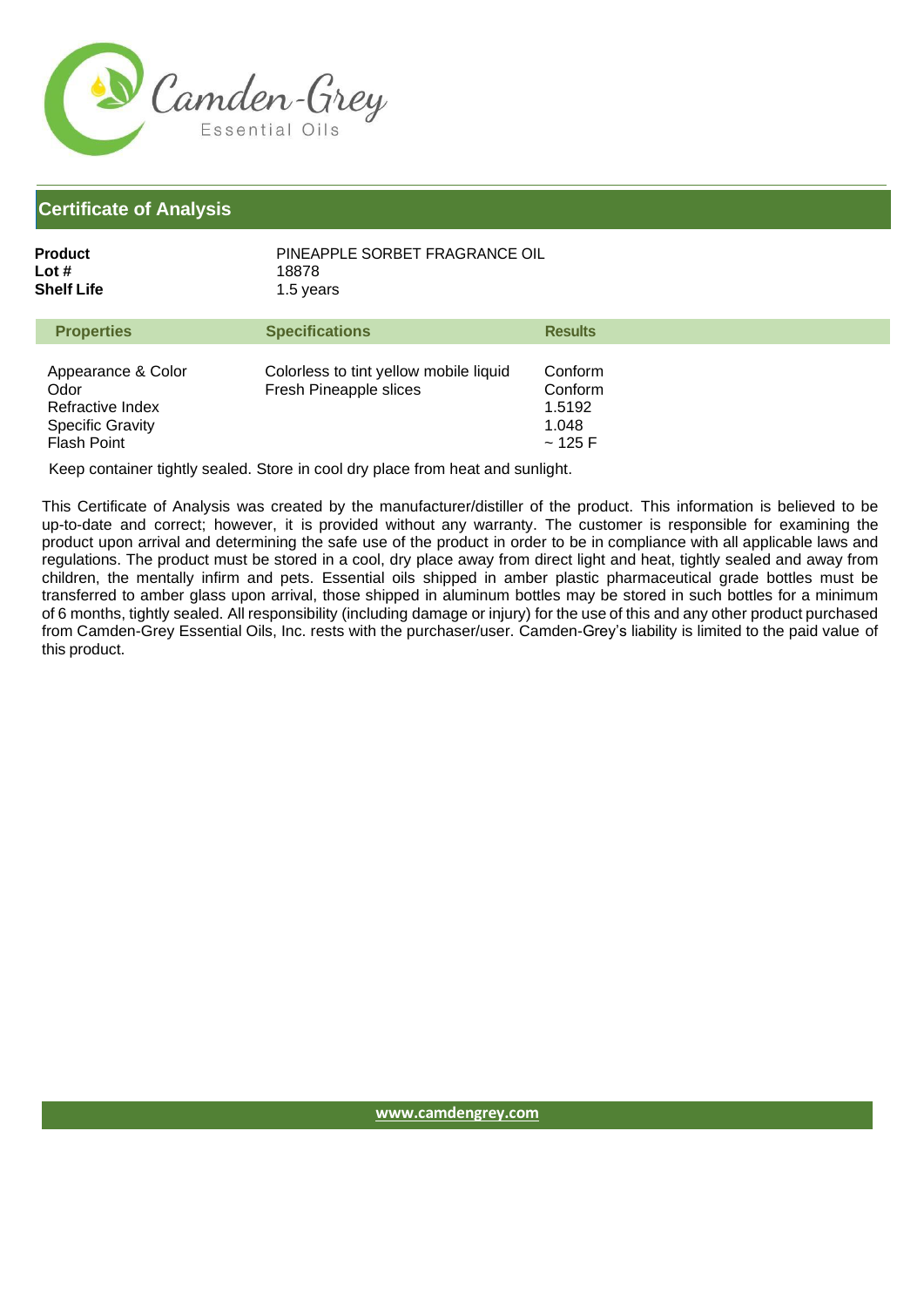

| Product    | PINEAPPLE SORBET FRAGRANCE OIL |
|------------|--------------------------------|
| Lot #      | 15163                          |
| Shelf Life | 1.5 years                      |

| <b>Properties</b>                                                                        | <b>Specifications</b>                                            | <b>Results</b>                                   |
|------------------------------------------------------------------------------------------|------------------------------------------------------------------|--------------------------------------------------|
| Appearance & Color<br>Odor<br>Refractive Index<br><b>Specific Gravity</b><br>Flash Point | Colorless to tint yellow mobile liquid<br>Fresh Pineapple slices | Conform<br>Conform<br>1.5176<br>1.0477<br>~125 F |

Keep container tightly sealed. Store in cool dry place from heat and sunlight.